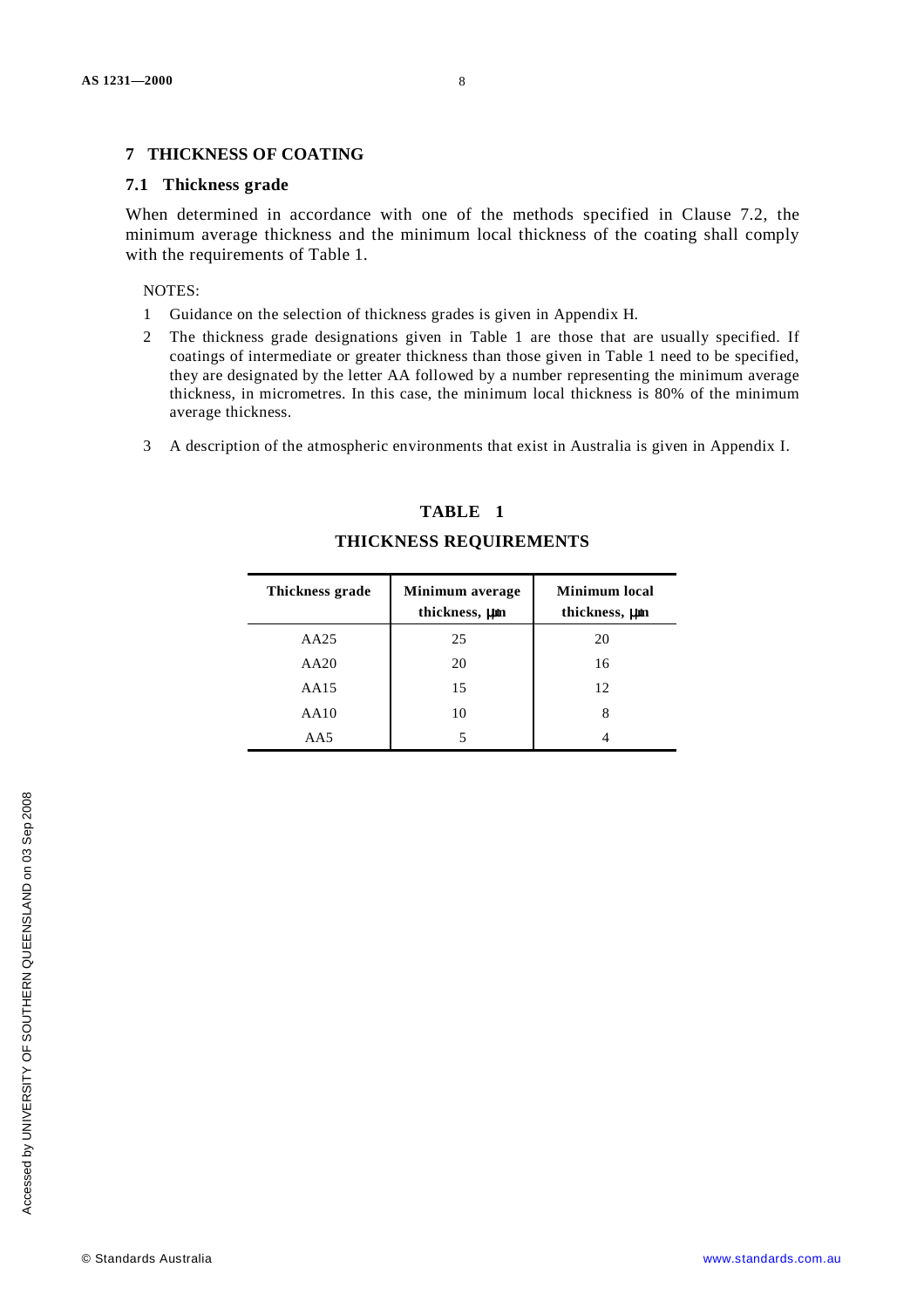#### **TABLE H1**

# **RECOMMENDED THICKNESS GRADES AND WASHING REQUIREMENTS**

| <b>Description</b> | Atmospheric<br>classification<br>(See Appendix I) | Thickness grade     | <b>Cleaning intervals, months</b><br><b>Maximum</b> |
|--------------------|---------------------------------------------------|---------------------|-----------------------------------------------------|
| <i>Interior</i>    |                                                   |                     |                                                     |
| Mild               | 1                                                 | AA5                 | 12                                                  |
| Moderate           | $\overline{2}$                                    | AA10 and AA15       | 12                                                  |
| Severe*            |                                                   | AA20                | 6                                                   |
| Very severe*       |                                                   | AA25                | 3                                                   |
| Exterior           |                                                   |                     |                                                     |
| Mild               | 3                                                 | AA15                | 12                                                  |
| Moderate           | 3                                                 | AA15, AA20 and AA25 | 9                                                   |
| Tropical           | $\overline{4}$                                    | AA25                | 9                                                   |
| Severe             | 5                                                 | AA25                | 6                                                   |
| Very severe*       |                                                   | AA25                | $1$ to $3$                                          |
|                    |                                                   |                     |                                                     |

\* These environments are not defined in this Standard. A severe or very severe interior environment could occur as a result of high moisture condensation, e.g. resulting from an indoor swimming pool.

Very severe exterior environments usually occur at or near the beachfront in regions of rough seas and surf beaches.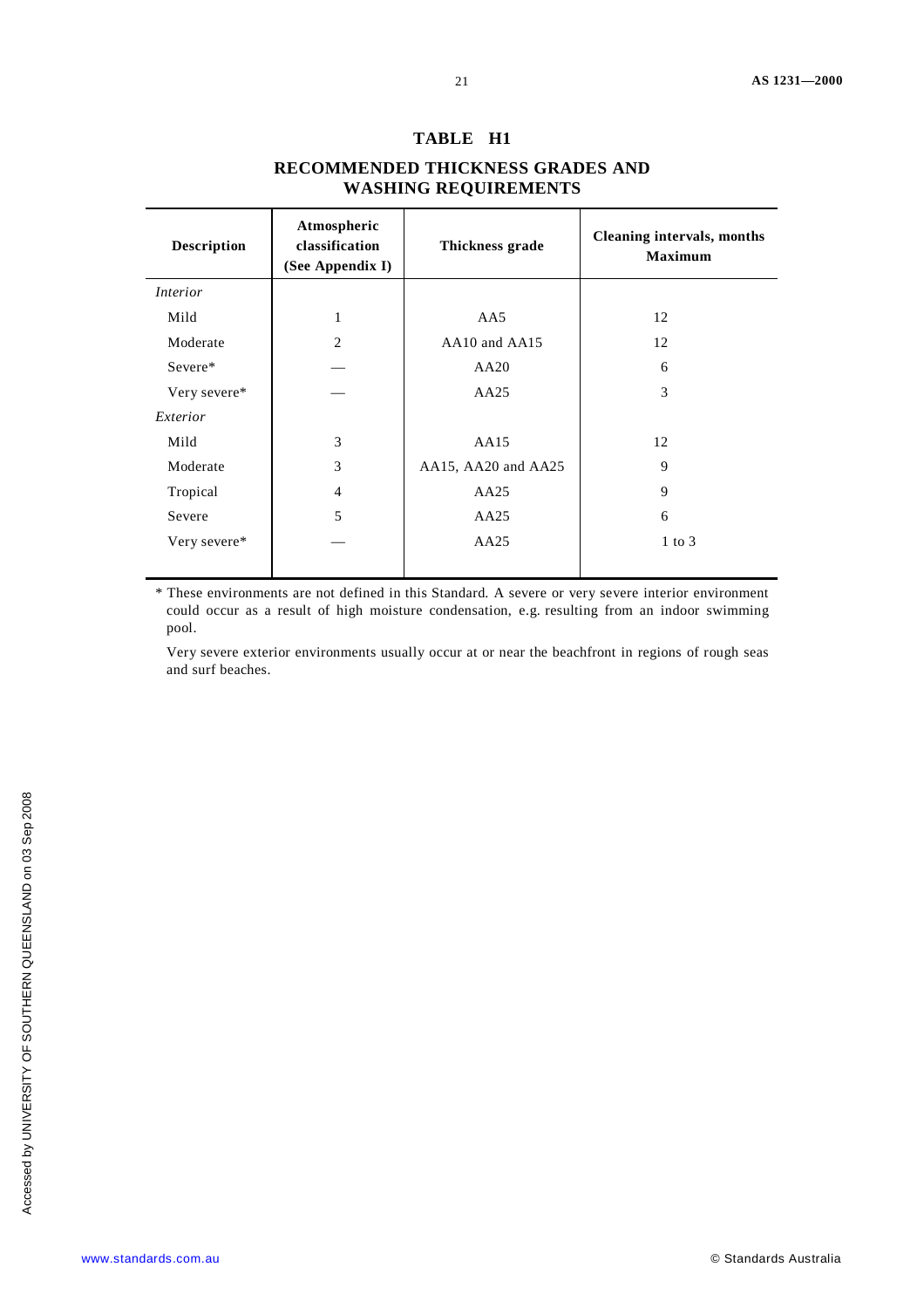### **I2 ATMOSPHERIC CLASSIFICATIONS**

A classification of the corrosivity of an exterior atmosphere into one of five categories is given in ISO 9223. A number of surveys to determine the corrosion rate at various sites in Australia and New Zealand have made it possible to place each of these sites into one of the five ISO categories. It is stressed that the micro-environmental effects described in Paragraph I1 also require consideration. The exterior atmospheric classifications make reference to one-year corrosion rate figures for mild steel. Figures are not given for aluminium which is highly resistant to atmospheric corrosion.

For the purpose of this Standard, atmospheric environments have been classified as follows:

- (a) *Interior environments* Interior environments are separated into Classifications 1 and 2, as follows:
	- (i) *Classification 1—Interior mild* Applicable to interior conditions not subject to moisture condensation.
	- (ii) *Classification 2—Interior moderate* Applicable to interior conditions subject to moisture condensation.
- (b) *Exterior environments* Exterior environments are separated into Classifications 3, 4 and 5, as follows:
	- (i) *Classification 3—Mild to moderate* A description of these environments is as follows:
		- (A) *Mild (ISO Category 1–2)* This environment includes all areas remote from the coast, industrial activity and the tropics. Sparsely settled regions such as outback Australia are typical examples, but it also includes rural communities other than those on the coast. The only areas in New Zealand in this category are sheltered areas far inland. Corrosion protection required for this category is minimal.
		- (B) *Moderate (ISO Category 2)* This environment includes areas with light industrial pollution or very light marine influence, or both. Typical areas are suburbs of cities on sheltered bays such as Melbourne, Adelaide and Hobart (except those areas near the coast), and most inland cities. Most of New Zealand, other than sheltered areas far inland and areas near the coast, is in this environment. The suburbs of Brisbane and Perth that are away from the coast are also in this environment.
	- (ii) *Classification 4—Tropical (ISO Category 2)* A tropical environment includes coastal areas of north Queensland, Northern Territory, north-west Western Australia, Papua New Guinea and the Pacific Islands, except where directly affected by salt spray. This is the only environment that cannot be delineated by corrosion rate, although measurements would put these areas into ISO Category 2.

NOTE: The characteristics of a tropical environment are as follows:

- (a) Subject to high rainfall, greater than 1200 mm annually.
- (b) Average humidity high all year round, typically 65% to 100%.
- (c) No industrial fallout.
- (iii) *Classification 5—Severe* A description of these environments is as follows:
	- (A) *Industrial (ISO Category 3–4)* The only areas within this environment are around major industrial complexes inland from the sea. Examples occur around smelters in Port Pirie and Newcastle. There are only a few sites within this category in Australia and none in New Zealand. The pollution in these areas requires that coating systems be resistant to mild acid.